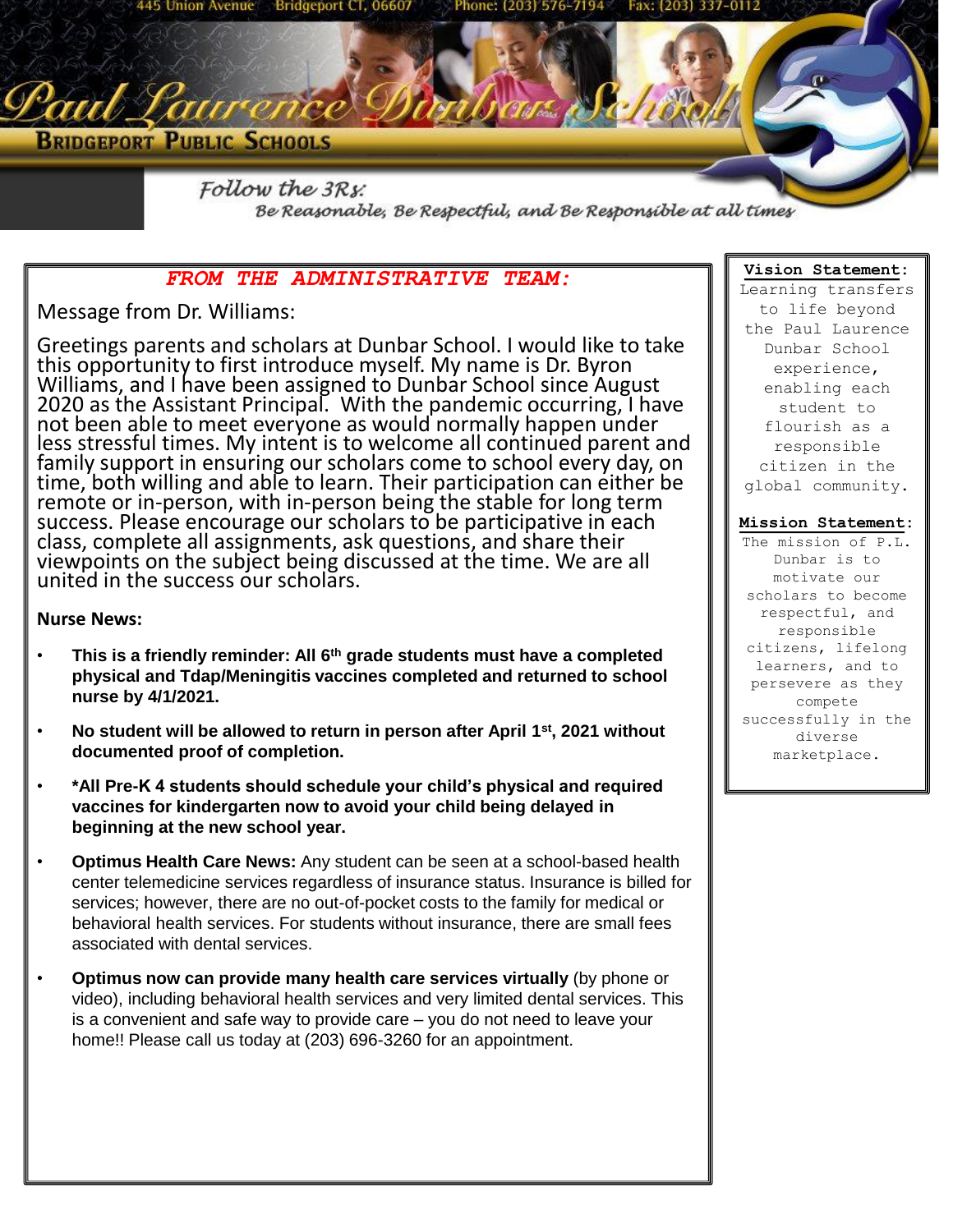

2<sup>nd</sup> Grade News: We can't believe how time is quickly passing us by and we are halfway through the 3rd marking period already! Thank you for all of your efforts in completing the Black history projects. We are looking forward to our students dressing up and presenting to the class. March is Women's History Month and our scholars will be completing Women's History projects. We're also excited about the upcoming planting project for science class. Let's continue to work together in every way to help our scholars work to their highest potential and achieve academic success!

**3 rd Grade New**s**: Reading/Writing**: Along with building on their fluency and decoding skills, scholars are learning helpful strategies to assist them with finding context clues, identifying the main idea and key details as well as practicing going back in the text for textual evidence. This marking period we will strive to complete a persuasive piece where scholars attempt to persuade their audience to visit a national park, monument or landmark to learn about the history of our country.

**Math:** These mathematicians are doing well with grasping the foundation of multiplication by being able to represent equations with a repeated addition equation, arrays, understanding the commutative property, representing with number lines and now bar models. We will spend some time reviewing these skills and strategies before learning how to relate multiplication and area.

**Social Studies:** In addition to learning about "How Do People Make the Government Work?" in reading, scholars will continue to learn about the government in social studies. This marking period, they will be required to choose a person who works in their town or community and write a thank you note!

**Science:** These little Einsteins are doing well will learning about the effect force has on motion. They are looking forward to the hands-on experiments. Please note it is not necessary to purchase materials for the experiments unless you would like your scholar to have the hands-on experience for themselves.

**Please be sure to check in with your scholars daily re: work completion. They are all aware of any work not completed during class, becomes homework.** Also, "don't miss a beat" by frequently checking into the 3rd grade parents' hub. Please email me directly if you have not yet been added.

**4 th Grade News:** In math students are learning different strategies to solve multi- digit division problems. We will also be starting our new unit that focuses on fractions. Please make sure students are practicing their multiplication and division facts daily to help them feel more successful in class. In reading the students will be reading and writing about realistic fiction stories. As the year continues it is very important to have the students read for at least 30 minutes each day to increase their reading fluency and comprehension!

#### **5 th Grade News:**

**Students in 5th Grade Math** are diving deeper in fractions, learning how to find the sum and difference of fractions that have unlike denominators.

**In Science,** students are continuing to learn about how organisms use matter and energy to survive.

**In ELA**, 5th graders will be reading expository texts. The learning objectives we will cover are identifying main idea and details, identifying text structure, and identifying and using text features. In Social Studies, we will focus the month of March on Women's History. In writing, students will continue to write their realistic fiction stories.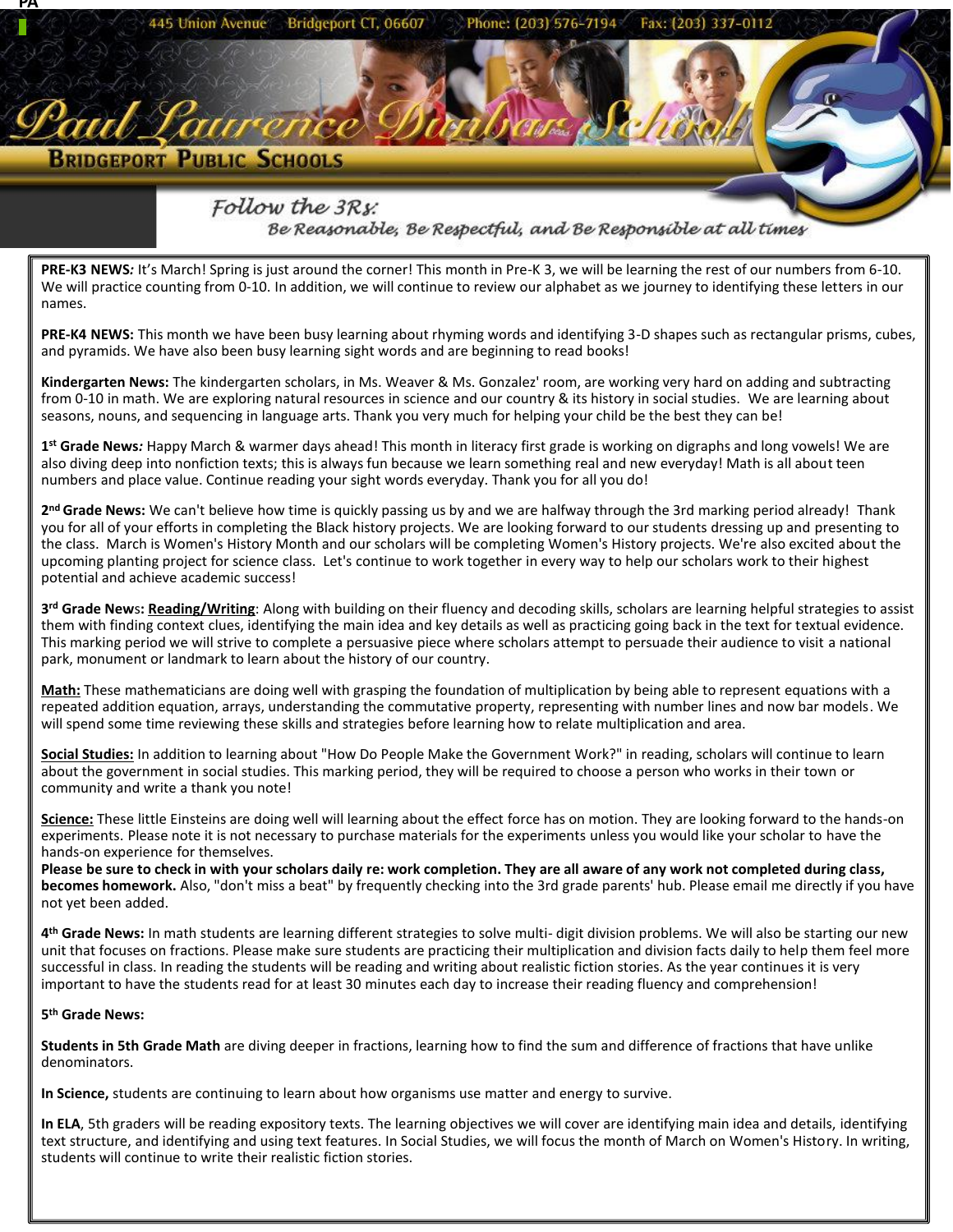

Be Reasonable, Be Respectful, and Be Responsible at all times

## **6 th Grade News**:

In 6th grade math we are working on ratios and rates. We will be exploring how to understand the language of ratios, representing them on tables and graphs, comparing, finding, and applying rates and solving ratio problems using proportional reasoning. We will use outside resources like Tang Math to help develop our skills. In our next unit, we will explore understanding and applying percent.

In 6th grade science we are exploring a new unit, Life Science, Where have all the creatures gone? We will be exploring how animals move around, population control. Also, how an animals' environment can influence their behavior and food source. We will connect our understanding from our previous units Physical Science, Can I believe my eyes, and Chemistry, How can I smell things from a distance to help us get a better understanding.

The sixth grade will be citing relevant evidence from non-fiction and informational text. Students will make inferences to support understanding. They will use key details to determine the theme, identify rhyme scheme and meter, understand the author's use of word choice, identify, and understand the structure of lyric poetry and sonnets. Students will plan and draft a lyric poem, write responses that demonstrate understanding. Students will identify and evaluate the poet's use of personification. Students will acquire and use academic vocabulary. In grammar students will learn to identify essential and nonessential appositives. Students will learn to decode words with consonant + le syllables and read fluently with expressions and phrasing. Students will determine the central ideas or information of a primary or secondary source, provide an accurate summary of the source distinct from prior knowledge or opinions. Students will evaluate the credibility of sources related to a topic.

#### **Middle School News: 7th and 8th Grade**

 $7/8$  Science-In  $7<sup>th</sup>$  grade science this month, students will be continuing their exploration of the human body and its systems, using models to explain cellular processes such as osmosis.  $8<sup>th</sup>$  grade science is continuing their focus on predicting patterns of inheritance in organisms using Punnett Squares as a tool, and they will be analyzing these patterns using math skills to calculate probability.

7/8 ELA- In seventh grade language arts, students have been grappling with discussing and analyzing character development and how our past influences our future. We have been working hard on improving our analysis and writing skills, and in March we will be continuing to hone our paragraph and narrative writing skills. We will be continuing to read 'Touching Spirit Bear' and seeing how our main character, Cole, processes his anger and trauma and grows from it. Our conversations will not only talk about the book, but also about ourselves and our own development and character traits. In the eighth grade, students have been analyzing the setting of Long Beach, California with Erin Gruwell's 'Freedom Writers Diary.' We have been excelling at identifying how a person's setting can influence and impact their development and perspectives, and in the coming weeks we will be continuing these conversations and shifting into how adversity has impacted our own lives and how we have grown from it. Eighth grade students have been reflecting on their own lives and who they are as people within their own diary entries, and this will continue into the latter portion of the unit as we begin our work on writing our own narratives.

7/8 SS-In seventh grade Social Studies, students will conclude their examination of the thirteen colonies, and start to evaluate the various events that unfold and eventually lead to the American Revolution. Students will continue to use the metatextual markers for better understanding of non-fiction texts.

In eighth grade Social Studies, students will be analyzing the various events and problems that will lead into the US Civil War, as well as further analyze the strengths and weaknesses of the North and the South during said war. Students will continue to strengthen their skills on answering of open-ended questions using the strategy RACE.

In math we are continuing to work with a new online math platform offered by the district. It is called Desmos and it offers a studentcentered approach to creatively working with math problems in a virtual style math lab. We will be using it along with other resources for the remainder of the year. We are continuing a unit on statistics and data while learning to create and interpret different types of graphs. We also have the exciting opportunity this month to work live with Greg Tang on interactive online lessons. We are moving into our geometry unit in 7th grade and Pythagorean theorem in 8<sup>th</sup>.